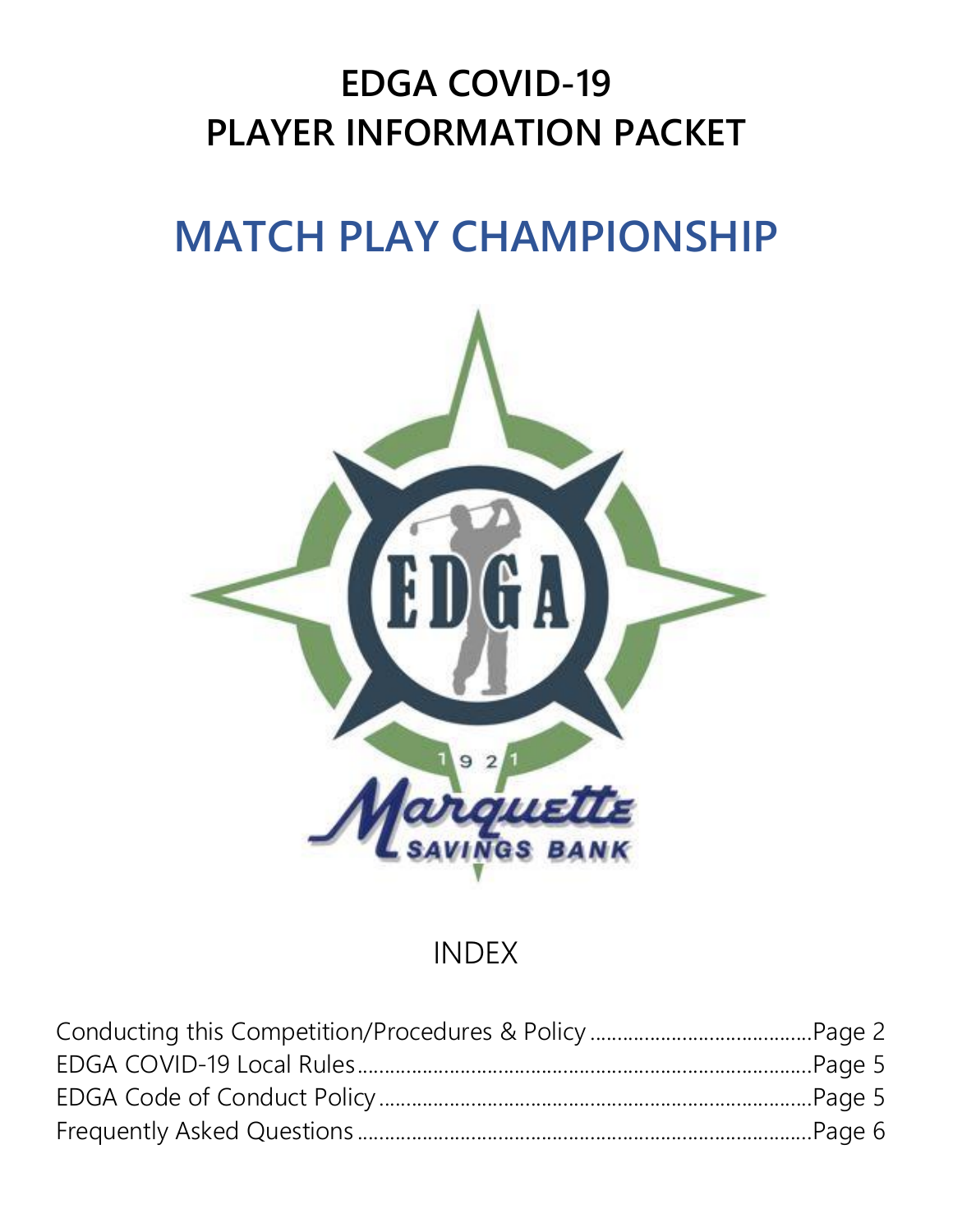#### Conducting this Competition

The keys to safely conducting a golf competition are to maintain appropriate social distancing and providing a "touchless" golf experience before, during and immediately after the tournament. These tournament guidelines follow closely the existing guidelines published by the United States Golf Association and are in alignment with those published for recreational golf. Until such time that restrictions on social gatherings are modified, certain elements of any competition, such as award ceremonies, scoreboard areas, group meals, social gatherings, and shotgun starts are prohibited.

The objective of the EDGA is to effectively manage the movement of our players to maintain all social distancing space between them, volunteers and staff needed to conduct the competition. The outline below is an extensive, yet not exhaustive, guide of the protocols to be taken in order to conduct a tournament.

#### Arrival

1. The general policy is that players are NOT allowed to arrive at the golf course more than 60 minutes prior to their starting time. If a player arrives to the facility prior to this time, he or she must stay in the immediate vicinity of one's vehicle. The player may use this time to change shoes, stretch, get their equipment ready and otherwise prepare for the tournament round.

#### Warm Up/Practice Facilities

1. We are restricting the number of competitors on the practice tee and putting green at any one time.

Players will be assigned a window to access to the practice facilities on a limited time, priority basis that commences 10 minutes after their assigned arrival time and ends 10 minutes before their starting tee time. The intent of the policy is to provide a flow through the practice tee, short game area, and putting green. Every player should have a fair and equitable opportunity to warm up prior to play. Please be respectful of fellow players when preparing to play.

- a. Players are first allowed on practice areas within 50 minutes of their tee time. The suggested flow should begin with the practice tee for 20 minutes, then to the short game area and/or putting green for the remainder of time before reporting to the tee. This will retain social distancing and prioritize access to each area.
- b. The number of players allowed on the putting green or in short game area will be restricted to the number of holes that have been cut in the greens.
- c. Social distancing protocols must be followed in designated practice areas.
- d. Practice at the host facility after a player's round is complete is prohibited.

#### Golf Carts

1. Carts are mandatory for this competition and the current mandate is for one player per cart, unless two players live in the same household, or if the player has a caddie.

#### Starting Format

1. All events will be Tee Time starts to reduce the number of people congregating in one area to comply with social distancing protocols.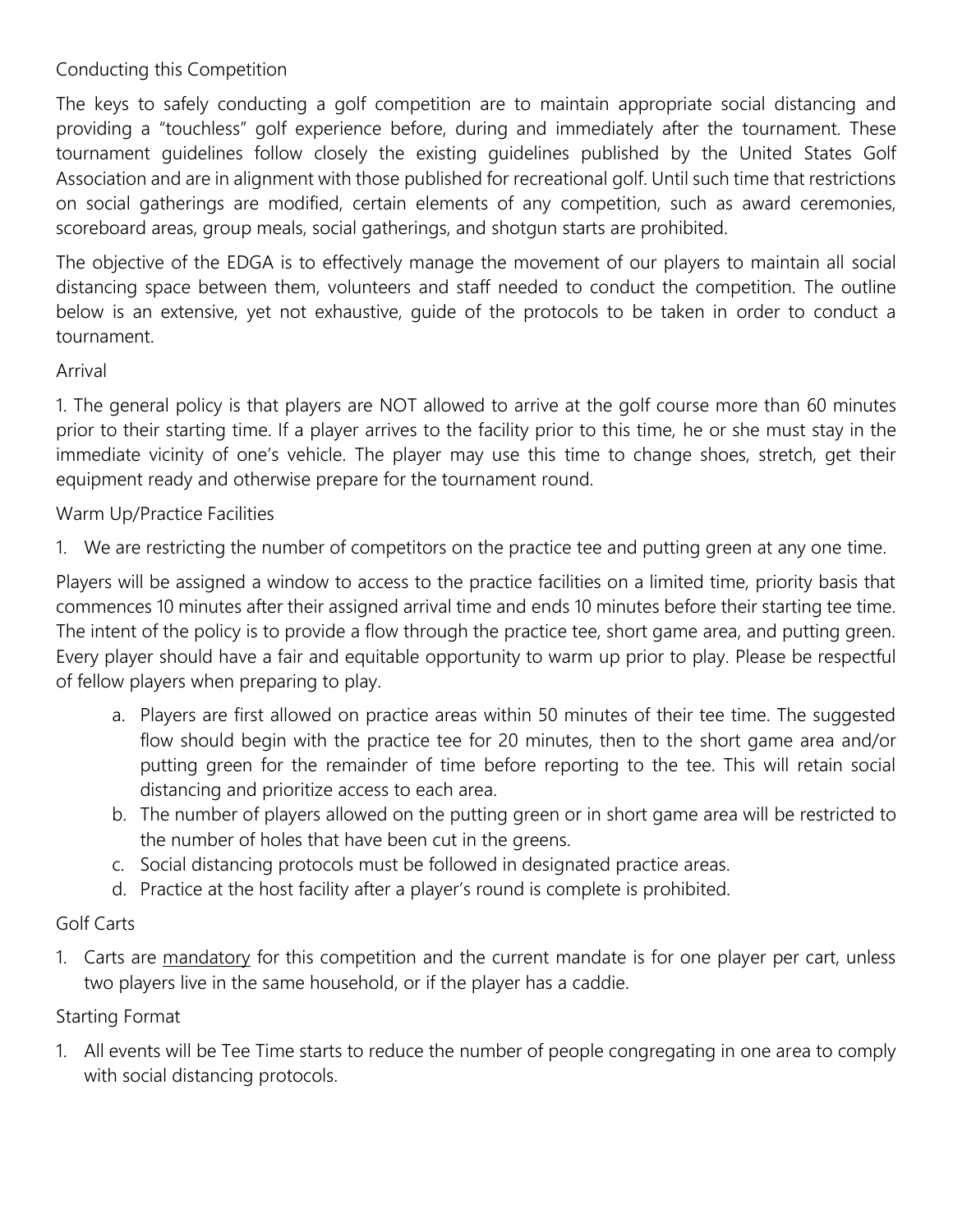#### Online Access

1. Tee times and pairings will be available online, the day before each round of the event. Additionally, the match play tee times will be posted on the scoreboard.

Starting Tees

1. Players should check in at their starting tee as soon as practical (generally immediately after the group in front of them has left the teeing area).

#### Starting Play

- 1. Starting tee times will be used, as "Shotgun" starts are prohibited.
- 2. The number of players at the starting hole is restricted to the players who are scheduled to tee off at that time and starting location (Rules officials, if necessary are permitted be at a tee and will follow Social Distancing guidelines).
- 3. All normally distributed paperwork will be provided to each player in their player package. This package will include the scorecard the player is marking for, a rules sheet, and a pencil. Players will receive this package with their cart.
- 4. Other equipment that is normally provided for players on the first tee, such as tees, pencils, marking pens, etc. will be eliminated.
- 5. All scoring will be done as normal, a marker will record scores for a fellow competitor, except that players will not exchange cards or sign cards at the end of the round. Players will verbally attest to their score and it will be posted.

Playing the Competition Round

- 1. Social Distancing
	- a. Regardless of a player's position on the golf course, a player and his caddie, if applicable, must maintain six (6) feet of distance between themselves and other players.
	- b. This includes when preparing for a shot, walking down the fairway/rough, on the teeing ground, on the putting green, and all other locations.
- 2. Holing Out
	- a. To allow players to remove the ball without touching the hole, a hole insert will be used.
- 3. Flagsticks
	- a. Players must NOT deliberately touch the flagstick under any circumstance. Attending of the flagstick as outlined in the Rules of Golf is *suspended* until further notice.
	- b. Flagsticks are required to be left in hole. A "hole liner" that allows the ball to fall below the surface of the putting green but will limit the vertical drop (compared to traditional liners will be used. The hole liner used will allow the player to remove the ball with minimal, if any, touching of the hole).
- 4. All bunker rakes will be removed from bunkers and will be included with the motorized golf cart.
- 5. Caddies are permitted and it is suggested that they forecaddie whenever possible. All rules and guidelines that apply to the player also apply to the player's caddie.
- 6. Spectators are prohibited. An exception may be made for the finals.
- 7. Officials and Volunteers will be required to wear PPE in circumstances where following social distancing practices is challenging.
- 8. Competitors take note of the phone number for the pro shop if they need to reach out for assistance while on the course. That number is 814.838.9942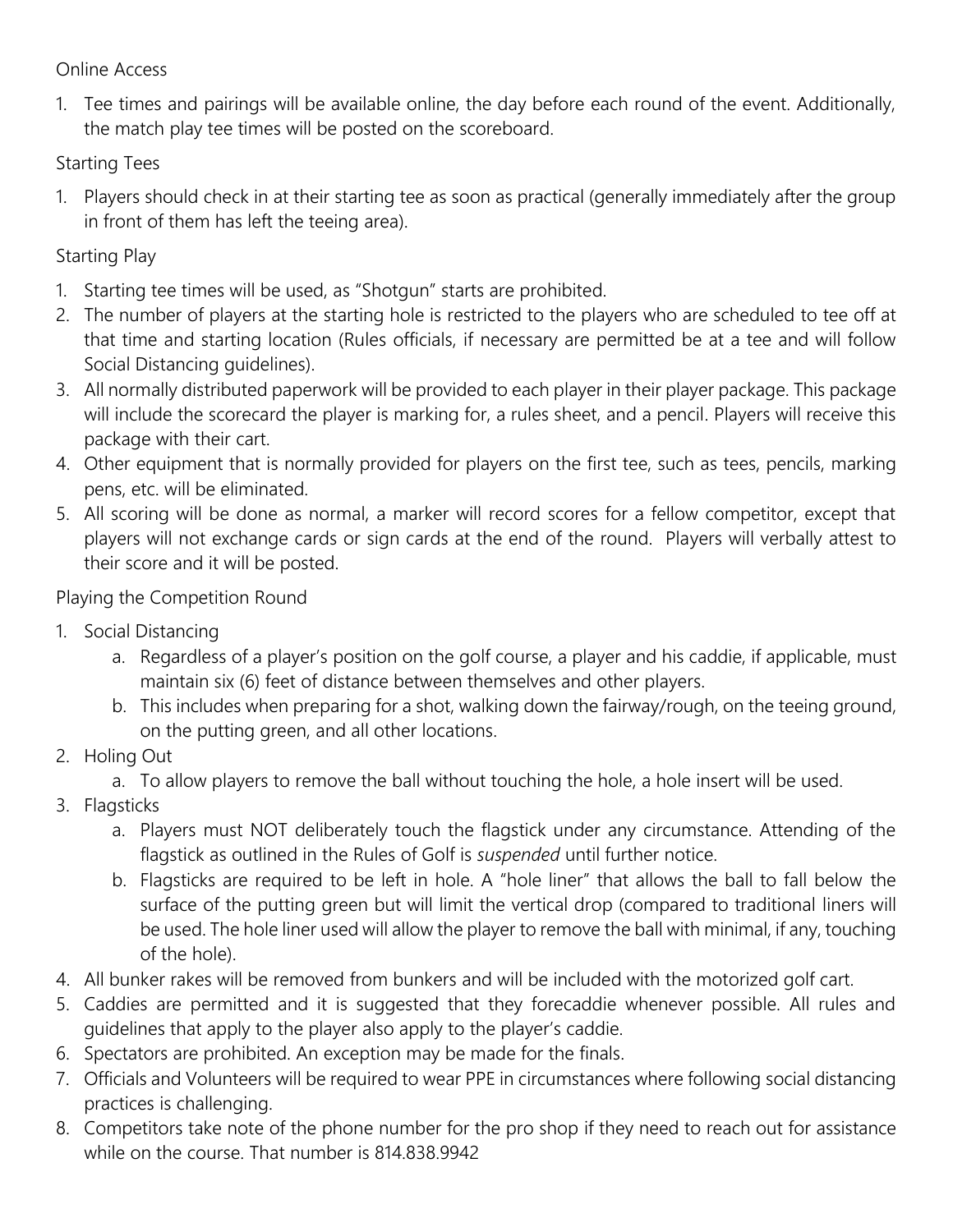#### Weather Delays

- 1. In the event of any weather delay, players should not utilize or congregate in on course shelters unless it is the only option for immediate shelter from dangerous weather. All players, and their caddies if applicable, should return to the clubhouse and then to their vehicle.
- 2. Weather notifications:
	- a. In the event of a dangerous weather situation, a single continuous horn blast will be used to indicate a discontinuance of play. All players must park their cart at the designated cart staging area or near their vehicle and proceed directly to their vehicles. Players should mark the position of their ball prominitely, such as with two or three tees.
	- b. In the event of a suspension of play three consecutive horn blasts will be used to indicate a stoppage of play. Players may complete a hole started but may not start a new hole. All players must then park their cart at the designated cart staging area or near their vehicle and proceed directly to their vehicles. Players should mark the position of their ball prominitely, such as with two or three tees.
	- c. Two short horn blasts will signal the resumption of play. Communication regarding resumption of play will also be announced from the pro shop area.

#### Conclusion of the Round

- 1. Immediately upon completing the round scores must be returned. ONE group will be allowed to enter the "scoring area" at a time. Players will maintain 6 feet of distance between them.
- 2. Each player will review his/her scores with the marker and then players/markers will verbally attest to the score and "submit" them to tournament staff, all under proper social distancing protocols. All scoring will be recorded on the scoreboard. Players will not exchange cards or sign cards at the end of the round.
	- a. After verbally verifying one's scores and leaving the scoring area, a player's scorecard is deemed returned
- 3. All results will be available online.
- 4. Once players leave the scoring area, they must return to their car and exit the property upon completion of the round and/or within a reasonable amount of time..
- 5. If a playoffs is necessary it will be conducted on the course using proper social distancing protocols at 4:00pm. If there is a weather delay during the qualifying round this time may be changed. Players concerned about a playoff should check with the pro shop before they leave the course or call the pro shop to find out when the playoff is being held and what scores are playing off.
- 6. Awards ceremonies, such as a trophy presentations will be conducted using proper social distance, if possible.
- 7. Gift certificates will be available to the player in the pro shop. Only those who qualify and win at least one match will qualify for a prize.

#### Other Items

- 1. Food & beverage is available at the host facility, the players may pick up "to go" items from clubhouse.
- 2. Snacks will NOT be provided by the EDGA. However, the EDGA will encourage the host facility to have easy access to snacks, bottled water and other beverages at the clubhouse, at the turn.
- 3. Host facilities will be asked to remove all on-course coolers. The EDGA will NOT provide water bottles to players. Golfers should bring an adequate supply of water for the round with them.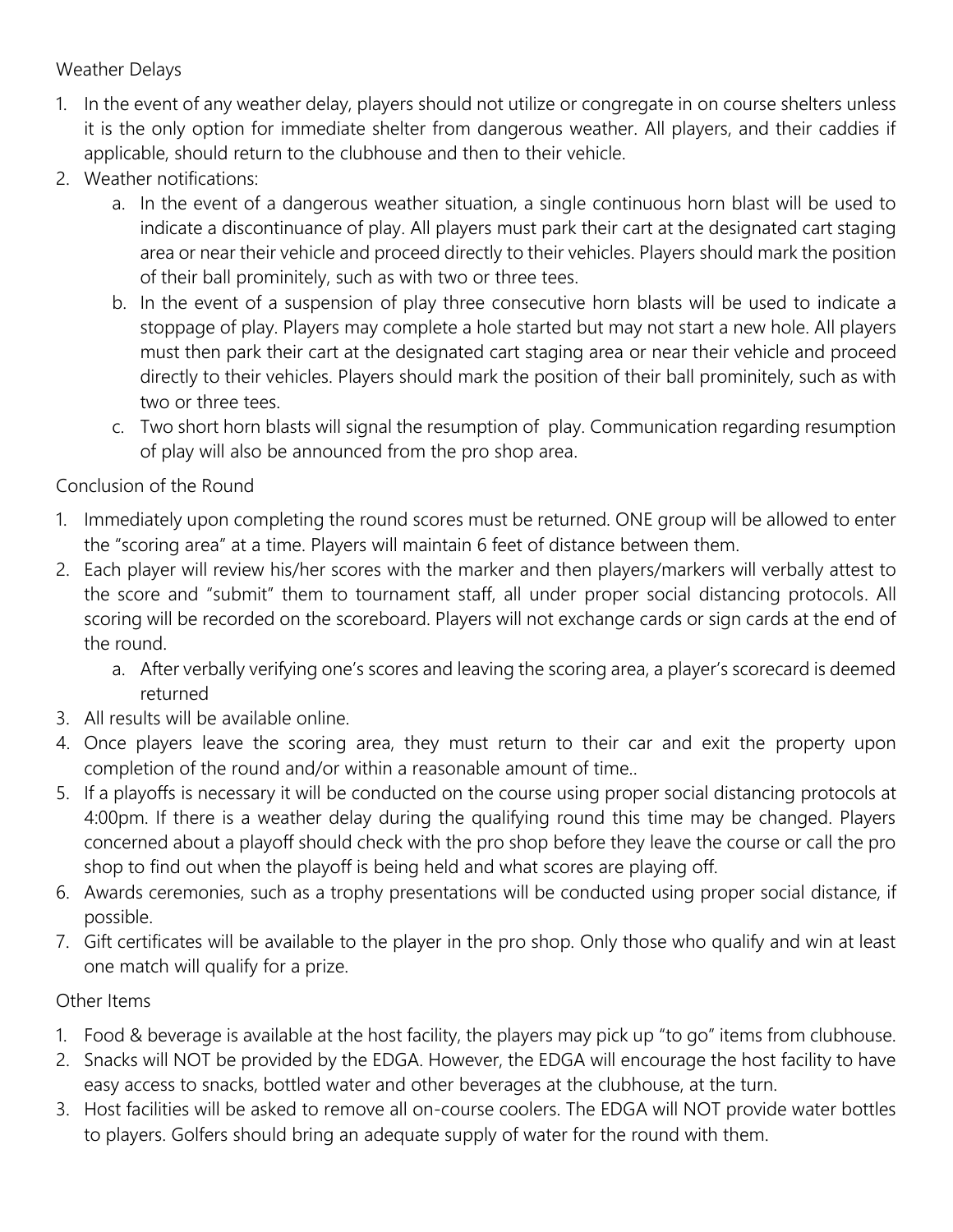4. If the facility has not removed ball washers and benches from the golf course, players will be asked to refrain from using these items.

#### EDGA COVID-19 Procedure & Policy

The guidelines that follow are being adopted by the Erie District Golf Association. These guidelines are based on recommendations of WHO, CDC, and the Directive Health Measures from local, state, and federal governments. A player or his or her caddie who blatantly disregards these guidelines may be subject to disqualification from the tournament and removal from the grounds of the host facility. These guidelines are subject to change pursuant to advisories from the CDC and/or executive orders from the Governor's Office of Pennsylvania.

- 1. DO NOT play if you feel sick or have been in contact with someone who has tested Positive for COVID-19 in the last two weeks.
- 2. Stay a minimum of 6 feet away from all others at all times.
- 3. DO NOT touch or handle any tournament supplies or equipment that is not yours.

#### EDGA Code of Conduct Policy

The EDGA hereby establishes this Code of Conduct to complement Rule 1.2 in the Rules of Golf and the Terms of the Competition.

- 1. Cell Phones The use of cell phones, smart phones and pagers during competitions is permitted so long as it is within the confines of Rule 4.3
- 2. Willful damage of the golf course or golf course property
- 3. Club throwing or unnecessary club tossing
- 4. Offensive or unbecoming language
- 5. Public criticism of golf course or verbal abuse of EDGA staff, officials, volunteers, host club staff or other contestants
- 6. Potential endangerment of others
- 7. Flagsticks Player must not deliberately touch or remove the flagstick.

Penalties for breach of Code of Conduct

1st Offense: Warning

2nd Offense: General Penalty (2 strokes)

3rd Offense: Disqualification